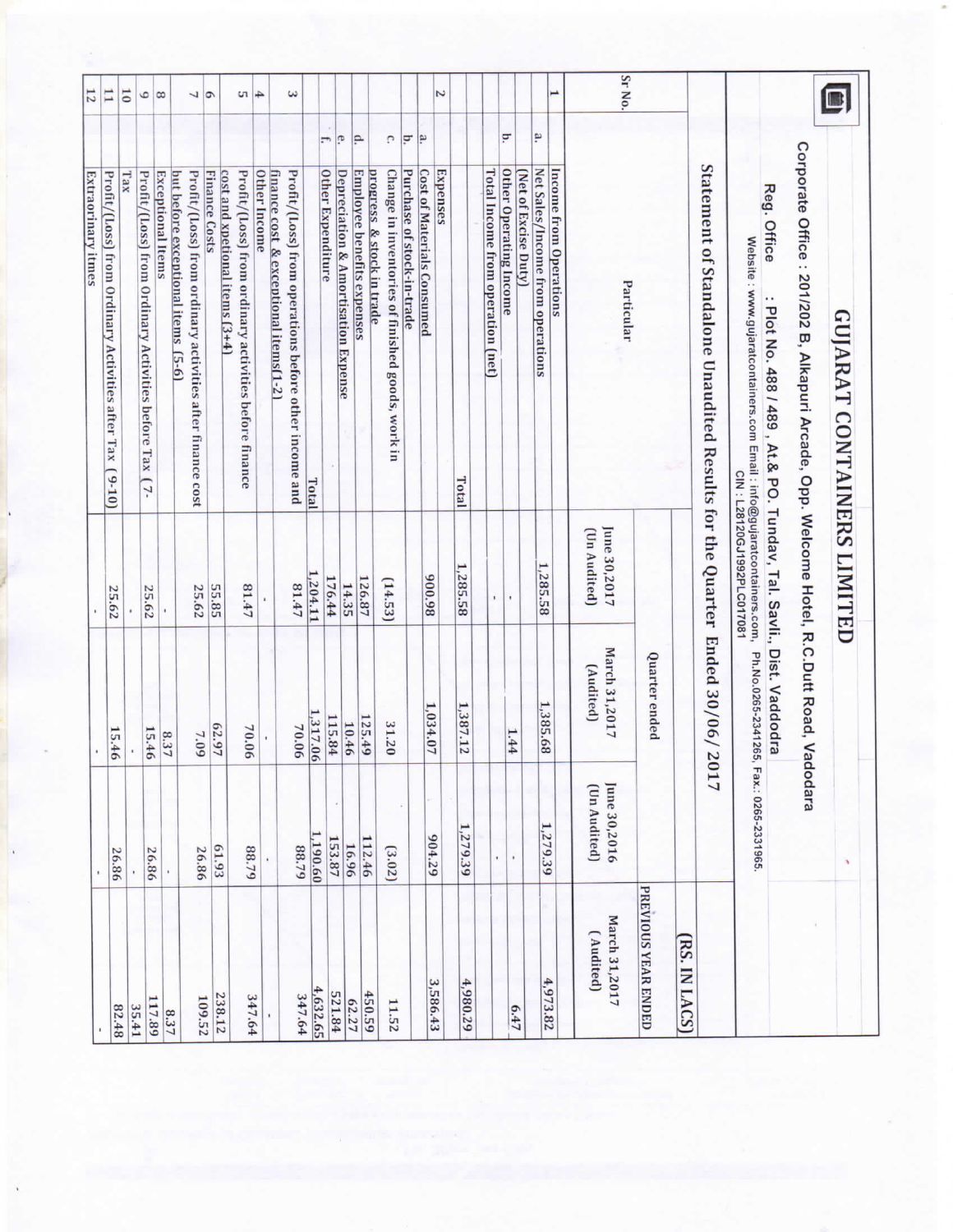|                                         |             |                                     | Managing Director<br>dian shah | Date: 25.07.16<br>Place: Baroda<br><b>JARA</b><br><b>VADODARI</b>                                                                                                                                                             |                                      |
|-----------------------------------------|-------------|-------------------------------------|--------------------------------|-------------------------------------------------------------------------------------------------------------------------------------------------------------------------------------------------------------------------------|--------------------------------------|
| irectors of Gujarat Containers 1 innted |             | For and on behall of the Board of D |                                |                                                                                                                                                                                                                               |                                      |
|                                         |             |                                     |                                | The Company has not receieved any complain during the quarter ended 30th June, 2016. There was no Pending complain at the begning of the quarter<br>of the and end of the quarter at 30th June, 2016.                         | 4                                    |
| 26.86                                   |             |                                     |                                | Net Profit as per Ind AS                                                                                                                                                                                                      |                                      |
|                                         |             |                                     |                                | Net gain/(loss) on financial assets at fair value through profit and loss                                                                                                                                                     |                                      |
| 26.86                                   |             |                                     |                                | Net Profit as per previous GAAP (Indian GAAP)<br>Actuarial gain/[loss] on defined employee benefit plans recognised under other Comprehensive Income [Net]                                                                    |                                      |
| Quarter Ended 30.06.2017 (Rs. In Lacs)  |             |                                     |                                | Description                                                                                                                                                                                                                   |                                      |
|                                         |             |                                     |                                | The reconciliation of net profit reported for quarter ended June 30, 2016 in accordance with Indian GAAP to total comprehensive income in accordance<br>with Ind AS is given below:                                           | 4                                    |
|                                         |             |                                     |                                | The Company operates in one segment i.e 'Packaging', hence no separate segment reporting is given.<br>Previous years/Quarters figures have been regrouped/rearranged whenever necessary.                                      | $\tilde{\epsilon}$<br>$\overline{c}$ |
|                                         |             |                                     |                                | 1 The above results have been duly carried on limited reviewed by the statutory auditors, was reviewed by Audit Committee and thereafter approved<br>and taken on record by the Board in its meeting held on 25th July, 2017. |                                      |
|                                         |             |                                     |                                |                                                                                                                                                                                                                               | Notes:                               |
|                                         |             |                                     |                                | -Basic and Diluted EPS after Extraordinary Items                                                                                                                                                                              |                                      |
|                                         |             |                                     |                                | -Basic and Diluted EPS before Extraordinary Items                                                                                                                                                                             |                                      |
| 0.15                                    | <b>0.05</b> | 0.03                                | 0.05                           | Earning per Share (EPS) (Rs.10 per Share) (Not<br>Annualised)                                                                                                                                                                 | 61                                   |
| 451.03                                  | ×           | 451.30                              |                                | <b>Balancesheet of previous accounting period</b><br>Reserves excluding Revaluation Reserve as per                                                                                                                            | $\overline{81}$                      |
| 565                                     | 565         | 565                                 | 565                            | Paid up Equity Share Capital (Face Value of Rs.10/-                                                                                                                                                                           | 17                                   |
|                                         |             |                                     |                                | share of profit / (loss) for the period of associates<br>Net Profit /(Loss) after taxes, minority interest and<br>$(13+14+15)$                                                                                                | 16                                   |
|                                         |             |                                     |                                | <b>Minority Interest</b>                                                                                                                                                                                                      | 15                                   |
|                                         |             |                                     |                                | Share of Profit/(loss) of associates                                                                                                                                                                                          | 14                                   |
| 82.48                                   | 26.86       | 15.46                               | 25.62                          | Net Profit /(Loss) for the period(11+12)                                                                                                                                                                                      | 13                                   |